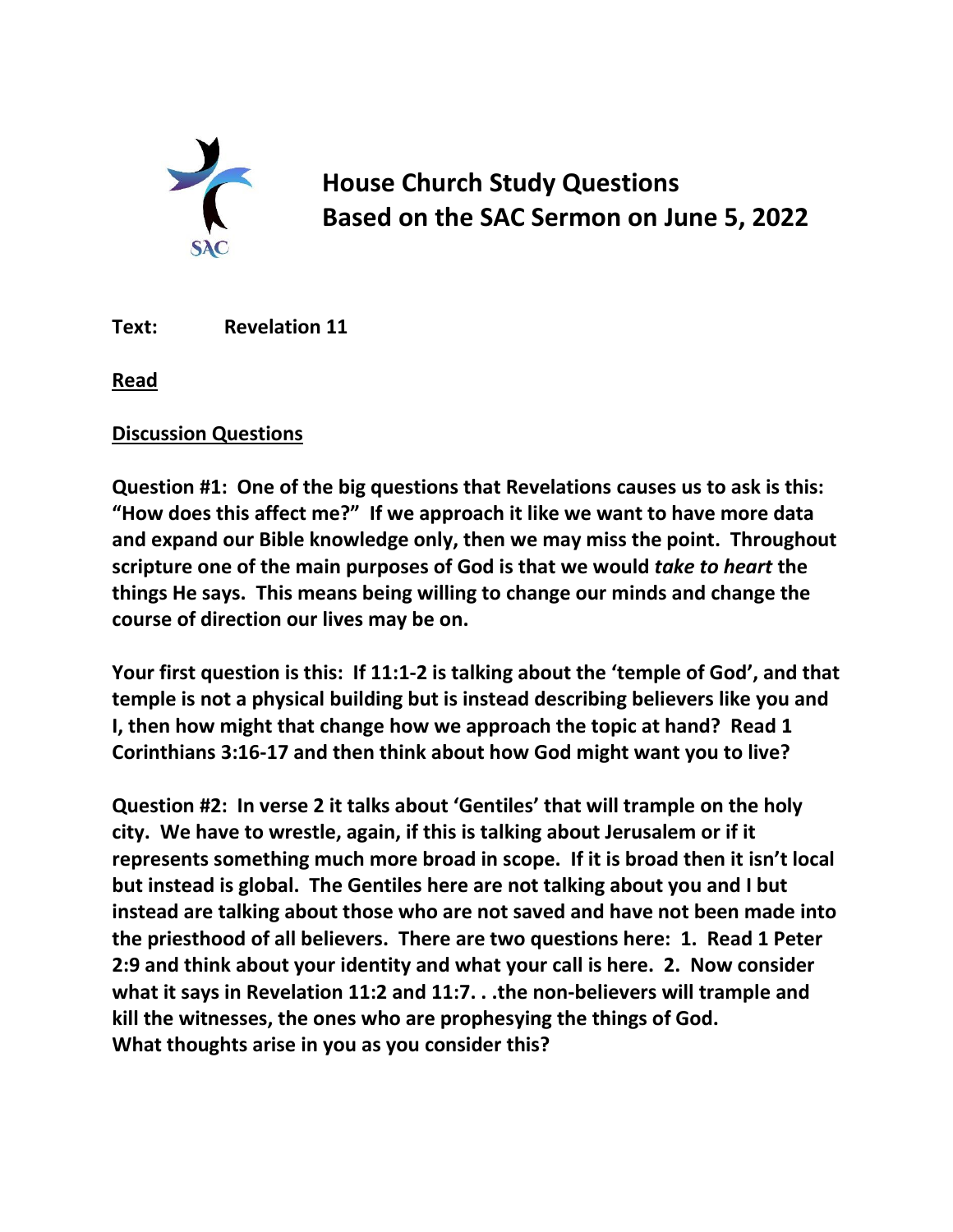**Question #3: There is a cosmic battle taking place here and it's easy to see yourself getting lost in the midst of it. But God showing us these things in advance is an expression of His mercy toward his Bride.** 

**In Revelation 11:7 it says that the Beast is able to come forward in order to overpower and kill the witnesses (again, I am presenting the witnesses as the church). It says the "inhabitants of the earth rejoiced" over this because the witness was like a torment to them.** 

**Jesus was the ultimate witness. He died in order for freedom/salvation to be made available to the world. Death was necessary to bring this about.**

**Is the same true for the church? Is death necessary in order for hearts to be set free? If that's true then how might that affect the way we think being the church is done?**

**Question #4: Read 11:11-13. Many Christians have been killed as witnesses of Jesus. The world celebrated this and gloated over the innumerable dead bodies of the saints that were left on the ground. But in 11:11 God empowers the remnant of the Church and they 'rise up'. This fact puts terror in the people of the earth and then the church is lifted up to heaven. There was a severe earthquake and a 1/10 of the city collapsed and possibly 1/10 of the people, 7000 died.**

**I want you to see some similarities to other themes before we conclude: Jesus died Many of the Church died People gloated over Jesus' death Many gloat over the death of Believers Jesus is raised up The Church is raised up Earthquake happens Earthquake happens People that are dead come 7000 die** *but the rest of the city gives glory*  **to life (Matthew 27:51-53)** *to God, possibly 9/10 of the city!* **(11:13)**

**This means that the majority of people in that place** *were saved***.** 

**Does it seem that the sinful hardness of people's heart are so strong that it takes death in order to shake them out of their prison? Talk about this beyond a simple 'yes' or 'no'. How does this affect you? What might God be saying to you?**